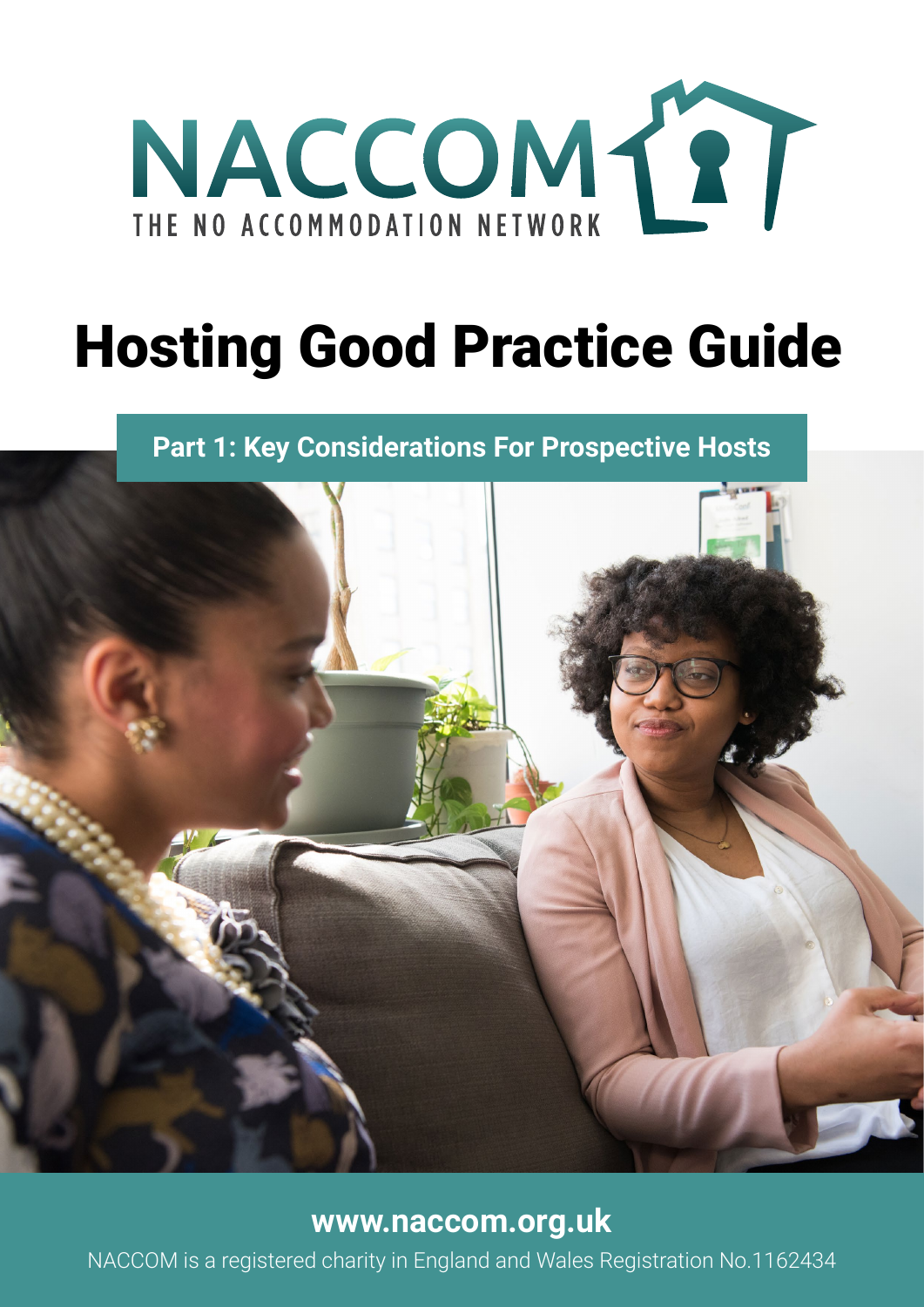## The Purpose of This Guide

**We know from the vital work of our members who run hosting schemes across the UK of the important role that hosting can play in providing safe, temporary homes to people in need of urgent sanctuary who are fleeing persecution, trauma, and conflict.**

**This guide aims to address some key questions that anyone who is thinking of hosting should consider before agreeing to open up their home. Hosting is a serious commitment that may not be the right choice for everyone.**

## Who Is This Guide For?

- $\triangleright$  Anyone considering hosting a refugee or person seeking asylum in their home
- $\triangleright$  Anyone wanting to gain knowledge on hosting 'good practice'

*(particularly voluntary and statutory organisations, churches and faith groups, and other community organisations who may be involved in matching or supporting hosts and/or guests)*

## **Terminology**

#### **In this guide we refer to hosts and guests.**

**A host** is someone who owns or rents a property and who is able to provide a spare room in their property to someone in need of accommodation on a temporary basis, with no rent being charged.

**A guest** is someone in need of temporary accommodation who stays within the host's property. For the purposes of NACCOM's work, a guest is most often someone seeking asylum, a refugee or a migrant with No Recourse to Public Funds (NRPF).

## **Background**

NACCOM members have been running successful hosting projects for many years. Each year, hosting provides a vital pathway out of destitution and homelessness for hundreds of people seeking asylum, refugees and migrants with no recourse to public funds (NRPF). Prior to Covid-19, NACCOM members accommodated 986 people across a network of 1,350 active hosts. There are currently 31 hosting projects in our network.

In 2017 (updated in 2020) NACCOM produced a Hosting Toolkit. This is a comprehensive resource and good practice guide to help with the set-up and running of hosting schemes specifically aimed at accommodating destitute people seeking asylum, refugees and other migrants. This free resource can be downloaded at [NACCOM-HostingToolkit-2021.pdf](https://naccom.org.uk/wp-content/uploads/2020/10/NACCOM-HostingToolkit_2020-03-11-final-digital.pdf).

#### **Our Hosting Good Practice Guide: Parts 1 and 2**

**(2022)** are a continuation of our work to advocate for good practice within hosting arrangements and projects.

- **• Part 1: Key considerations for prospective hosts** aims to highlight and address key issues and considerations around good practice in hosting arrangements for hosts and support organisations.
- **• Part 2: Key considerations for running a successful hosting project** will provide more detail on good practice for charities, groups and other organisations wishing to get directly involved in hosting.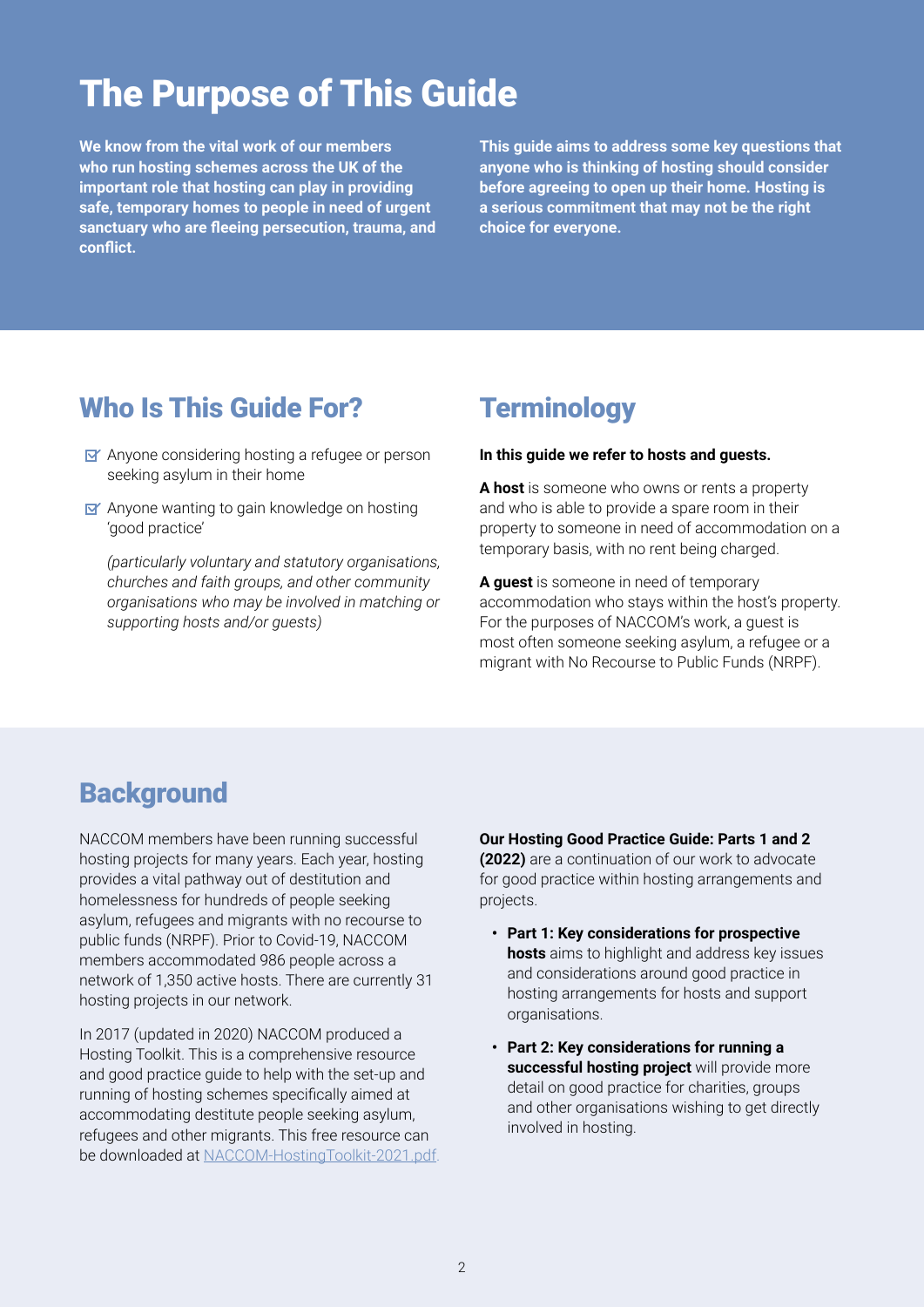## Introduction To Hosting

**Hosting is simply where someone offers a private room and access to shared facilities in their own home to a person or persons in need, free of charge. As well as providing a safe, temporary home, hosting can give people in the asylum and immigration system vital stability that enables them to access the support they need to move forward with their life.** 

It can also be a rewarding experience for both guests and hosts; an opportunity to learn about different backgrounds, cultures and world-views, a chance to make new friends and connections, and to help with integration for people who are new to the UK.

Hosting works best when the right time, support and consideration has been given to facilitating a positive and safe hosting arrangement, particularly as many people in need of hosting may have experienced trauma, conflict or persecution.

Our experience tells us that with the proper vetting and matching of hosts and guests, property checks, training to ensure a trauma-informed response, and ongoing support within an appropriate community setting, hosting can provide both a positive and safe environment for someone in need of refuge as well as a positive, life-enhancing experience for the hosts.

It is important to acknowledge that hosting is intended to be a temporary housing solution and support should be sought early on for longer-term housing solutions for the guest(s).

## Before You Host: Key Considerations

**Have all household members, including children, been consulted and are in agreement with taking on the responsibility of hosting someone?** Hosting is a significant commitment, particularly if it is going to be for more than a few months. It is important that individuals and whole households take time to properly reflect together on your ability to take on such a responsibility, and the ways that hosting might impact on your life.

#### **What would you want from a hosting situation?**

Imagine you had suddenly been forced to leave behind your home, your loved ones, your job, your country and everything that was familiar to you. We know it can be difficult to imagine the trauma that many people seeking support from hosting will have experienced, but try to think about what kind of support you might need if you were in this situation. It's also important to remember that people are individuals, so their support needs will vary considerably.

**How would you support and empower your guest(s) to live independently in the UK?** Successful hosting fosters independence and does not create dependency, so spend some time thinking through ways that you can empower your guest(s) to rebuild their lives in the UK.

**How would you manage a breakdown in the host/ guest relationship?** We know that things don't always work out and relationships can break down in hosting arrangements. Think about what you would do in this situation, what support you might need and where you and your guest would go to get help to ensure a safe resolution.

**Do you know what statutory or voluntary sector support is available to you and your guest(s) in your area?** Are you able to respond to the varying support needs of the individual(s) you may host? Hosting arrangements are more likely to be successful where the host receives appropriate support and training on topics such as boundaries, power and ethics, trauma, safeguarding and building meaningful relationships. It's vital for the safety and wellbeing of both guests and hosts that consideration is given to what support might be needed for both parties, and how to access it, not just at the outset of the hosting arrangement but throughout.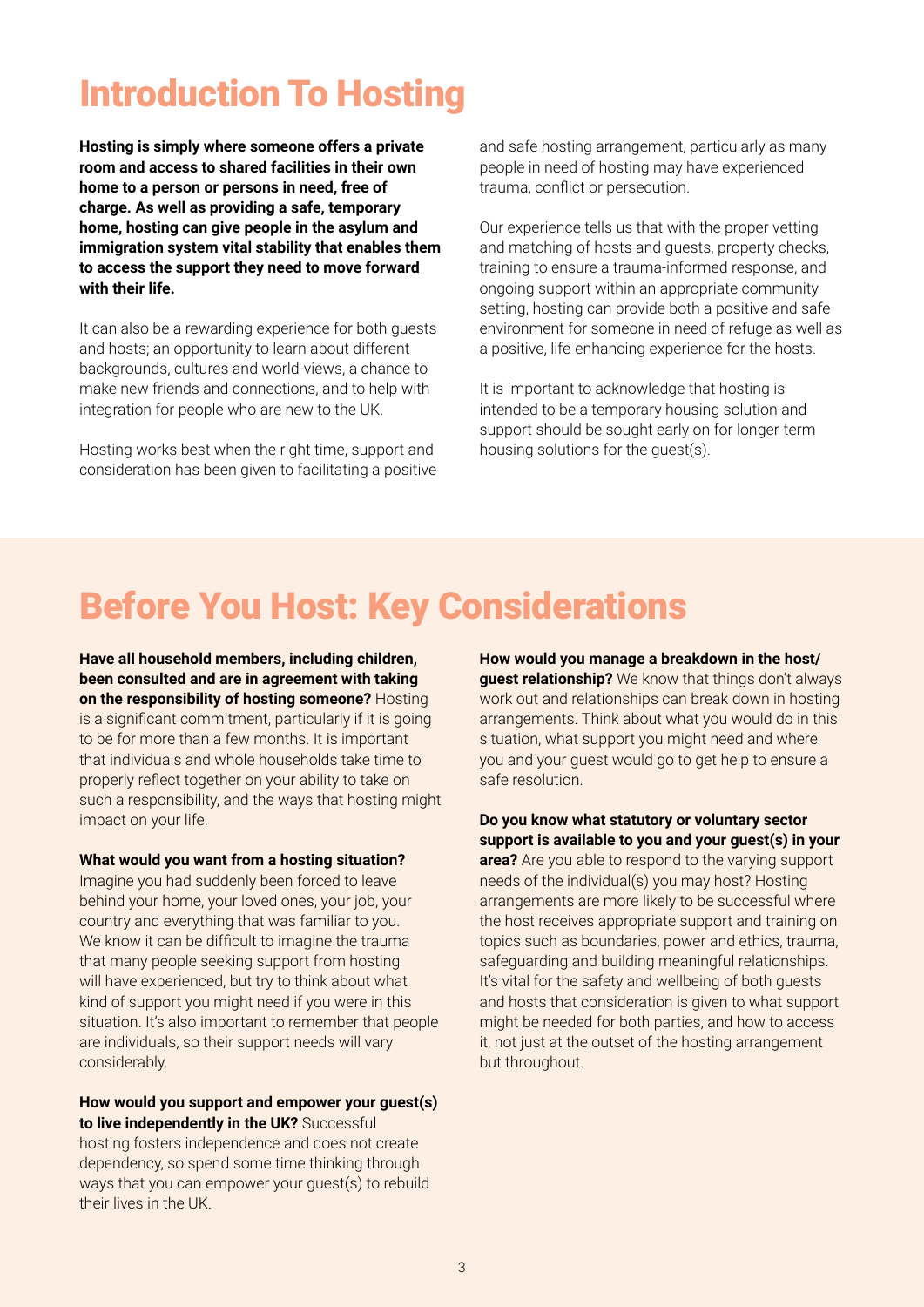## Practicalities of Hosting



### **Your Home**

- Have you got a spare bedroom(s) that is private?
- Have you checked with your landlord or mortgage provider to ensure you can offer a room?
- Have you checked with your home insurance provider?
- How many people can live in your home without it becoming overcrowded?
- Do you have Wi-Fi internet access?
- Are you happy to share your kitchen and bathroom space?
- Are you happy for your guest to store and prepare food independently?
- Are you happy to give a copy of your house key to your guest?
- Will you be comfortable allowing people to stay in your home if you go on holiday?
- What period of time can you and your household realistically offer to host for?
- If you are considering hosting a family with children, is your house suitable for children? If so, what ages can you suitably accommodate?
- If you have pets, have you considered how will this affect your quest(s); what if they have allergies and fears? What if they have pets? Will their pets get on with your pets?
- Mobility is your house safe and accessible for people who may have mobility issues?
- Would the location of your house present a barrier to the individuals you are hosting? For example, is there good public transport that will enable them to access support networks and travel independently?



#### **We believe that safeguarding and risk management are key components of a successful hosting arrangement.**

All NACCOM hosting projects have a clear and robust approach to safeguarding and risk assessments, including the vetting of both guests and hosts and established reporting procedures. NACCOM projects will typically cover the following questions and considerations as part of their host induction and safeguarding training (see Hosting Good Practice Guide: Part 2 for more details).

- Have you thought about potential risks to you or your family of having an unrelated person(s) living in your home?
- What ongoing support would the guest and host need to ensure an appropriate and traumainformed response to minimise the risk of, at best, relationship breakdown between host and guest and, at worst, exploitation and harm?
- Do you know how to identify safeguarding concerns? And how and where to go to report it?
- Are you comfortable with Social Workers and other people visiting your home to undertake checks?
- Are you comfortable with safeguarding and DBS checks being undertaken on you and all other adults in your household?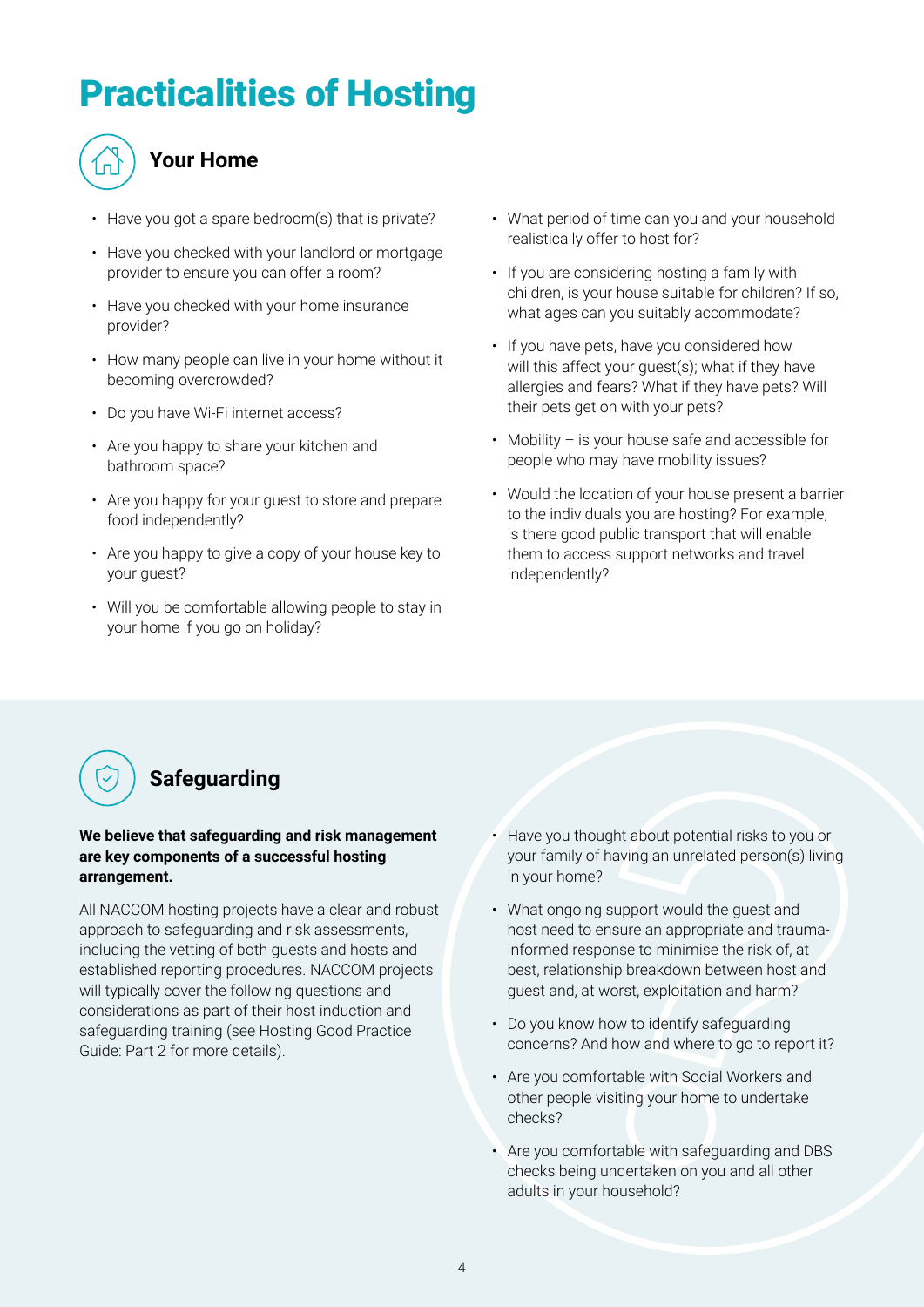

### **Welcoming Your Guest**

- Have you started to think about how you will welcome your guests and how you will enable them to feel at home?
- Could you put together a house guide including rules, boundaries, and information about your daily routines?
- Do you already have links to voluntary sector organisations/faith groups or a City of Sanctuary group supporting people seeking asylum, refugees, or other migrants?
- Do you have the time to support people to register with GPs, dentists, schools etc? If no, who can support your guest with this?
- You may host someone who cannot speak English. Can you help someone navigate a new town/city and new systems without interpretation or translation support?
- Will you feel comfortable living with people who have a different parenting style, age, disability, dietary requirements, culture, sexual orientation, religion, or world view to yourself?
- Are you happy living with someone who may not have had any Covid vaccinations?
- It may take time for your guest to gain the confidence to go out of the home to socialise or find employment. Are you happy for someone to spend a lot of time in your shared space?
- Some people can have serious or long-term health conditions, or a disability. What kind of impact would this have on you and your household? Are you able to support people who may have debilitating conditions to access the appropriate and ongoing health care that they need?
- Do you have a physical or mental health condition that may be affected by having guest(s) living with you for a long period of time?
- Have you thought about how you or your guest would feel about staying with someone of a different gender? Is it appropriate for you to host someone of a different gender?



### **Emotional Support**

**We believe that having a trauma-informed approach is important to ensure a safe and successful hosting arrangement. NACCOM hosting projects will typically cover the following questions and considerations as part of their host training (see Hosting Good Practice Guide: Part 2 for more details).**

- People fleeing war and persecution are often traumatised. Some people may need specialised treatment or support making them unsuitable for hosting. People suffering from trauma can feel very depressed, hopeless and angry. It's important to consider how you are best able to support someone who has complex mental health problems including PTSD? It's important that you have access to support and training in order to take a trauma-informed approach to hosting that ensures you don't retraumatise your guests or become vicariously traumatised yourself.
- Having a guest in your house will impact your day-to-day life and they might not behave in the way you expected. How resilient are you to change? How do you deal with frustration or conflict?'
- Guests who have experienced trauma may tell you about very distressing experiences, or they may not want to say much at all about what they have been through. Are you able to set boundaries to look after yourself? And are you able to respect other people's boundaries, including if a guest chooses not to share their time or their 'story' with you?
- What are you expecting from a guest? How are you expecting them to behave? What if they are very different to this expectation?
- Have you thought about opportunities for you and your guest(s) to connect with others going through the same experiences? Are there local support networks in your community that you can join?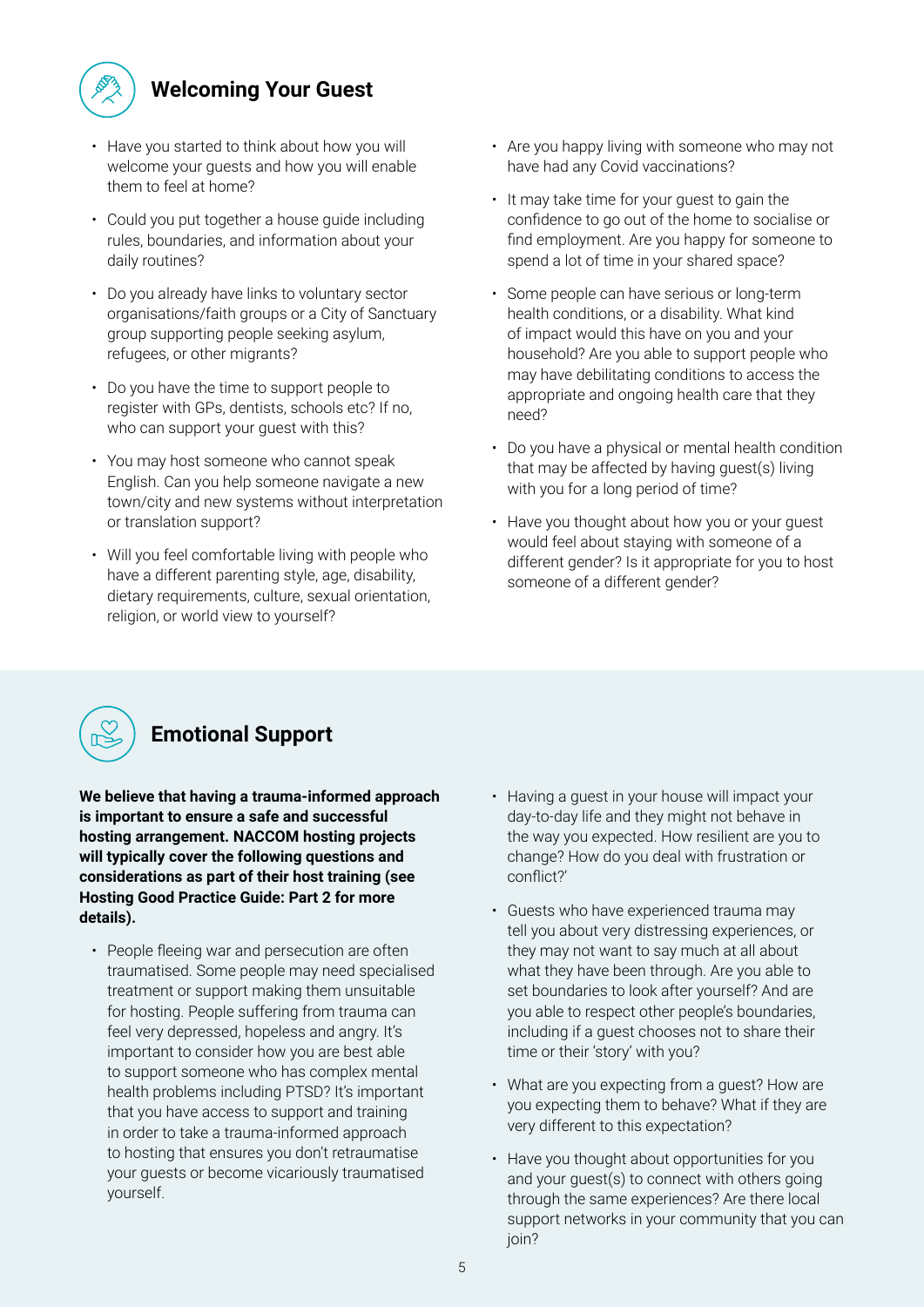

### **Financial Considerations**

- How will hosting impact on your financial outgoings e.g. utility bills, council tax or rent, insurance etc?
- If you are hosting someone with access to public funding/welfare support, will you be able to provide food and other basics whilst your guest(s) wait for their benefits claim to be processed?
- If your guest(s) do not have access to public funds/welfare support, how will they support

themselves and who will provide them with subsistence support? Who will provide them with food, toiletries etc.?

- Communication (telephone, internet) is vital for someone seeking sanctuary. If you don't have Wi-Fi, are you in a position to have it installed?
- Is there any financial support you or your guest could access to help with any associated hosting costs?



### **The End of The Hosting Arrangement**

- Most hosting projects will have a clear move-on plan for the guest. Where move-on options are not clear, would you be able to let your guest(s) stay longer than the initial agreed period?
- What move-on support will there be for people to leave the hosting arrangement and settle independently in the community or, where appropriate, claim asylum?
- We know that things don't always work out and relationships break down. What would you do in

this situation, what support might you need and where would you and your guest go to get help?

• Good hosting schemes offer support to hosts and/or guests through roles such as a guest support worker or host co-ordinator. These roles offer a point of contact and support and ensure that a move-on plan is in place and worked towards during the arrangement. Who would be your point of contact?

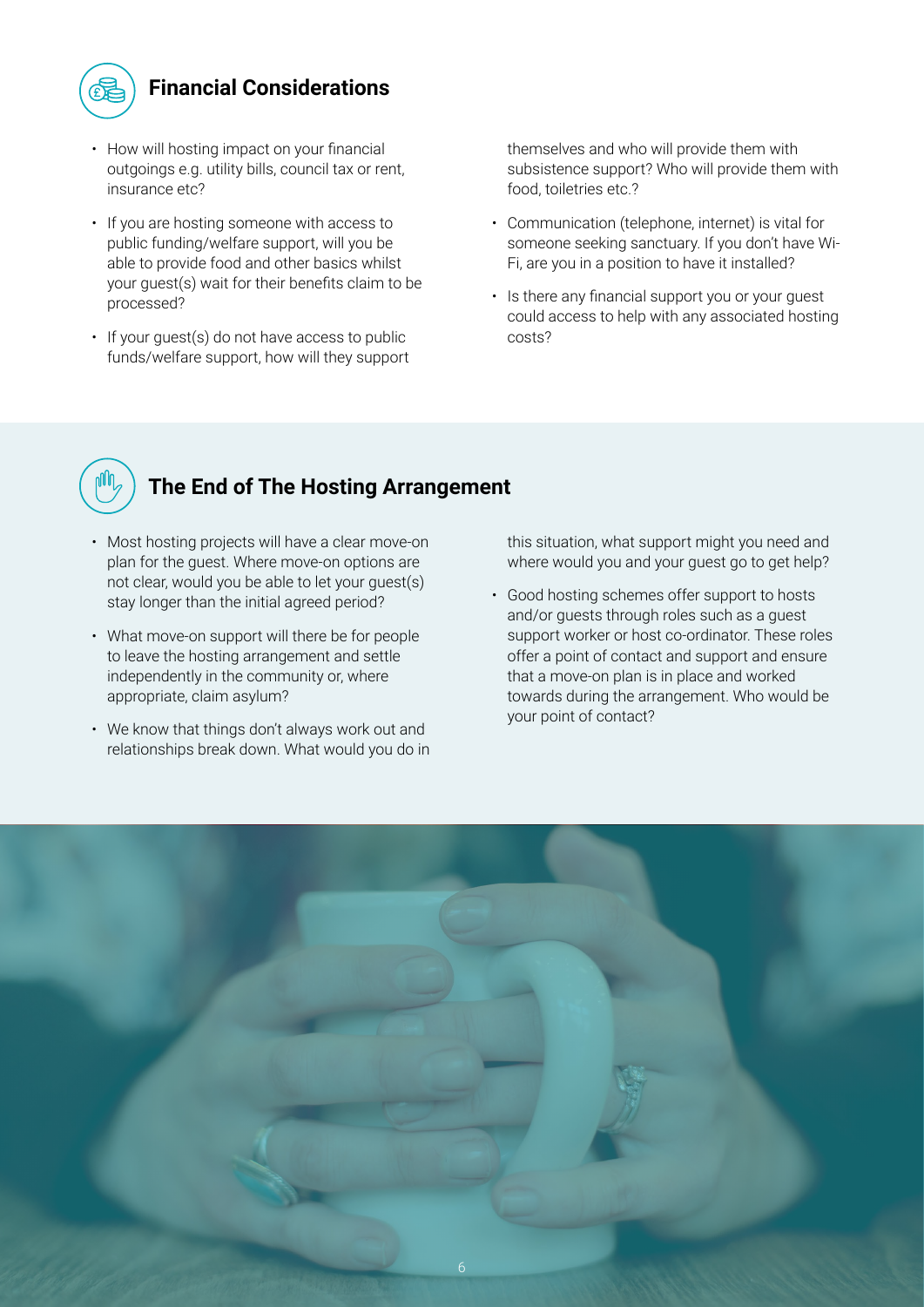## Final Considerations

Well-managed hosting schemes offer full training, host handbooks, support workers and links to wider resources and support organisations. We would always recommend hosting under a well-structured and supportive scheme.

ၣ

See NACCOM's Hosting Good Practice Guide: **Part 2 – Key considerations for running a successful hosting project** for further information and guidance around this.

To find out more about the No Accommodation Network (NACCOM) and our work in tackling destitution amongst people seeking asylum, refugees and other migrants with NRPF please visit [www.naccom.org.uk](http://www.naccom.org.uk/). If you have specific questions email [office@naccom.org.uk](mailto:office%40naccom.org.uk?subject=).



If you would like to register an interest in hosting with a NACCOM member project go to [https://naccom.org.uk/get-involved/](https://naccom.org.uk/get-involved/happytohost-initial-enquiries/) [happytohost-initial-enquiries/](https://naccom.org.uk/get-involved/happytohost-initial-enquiries/).